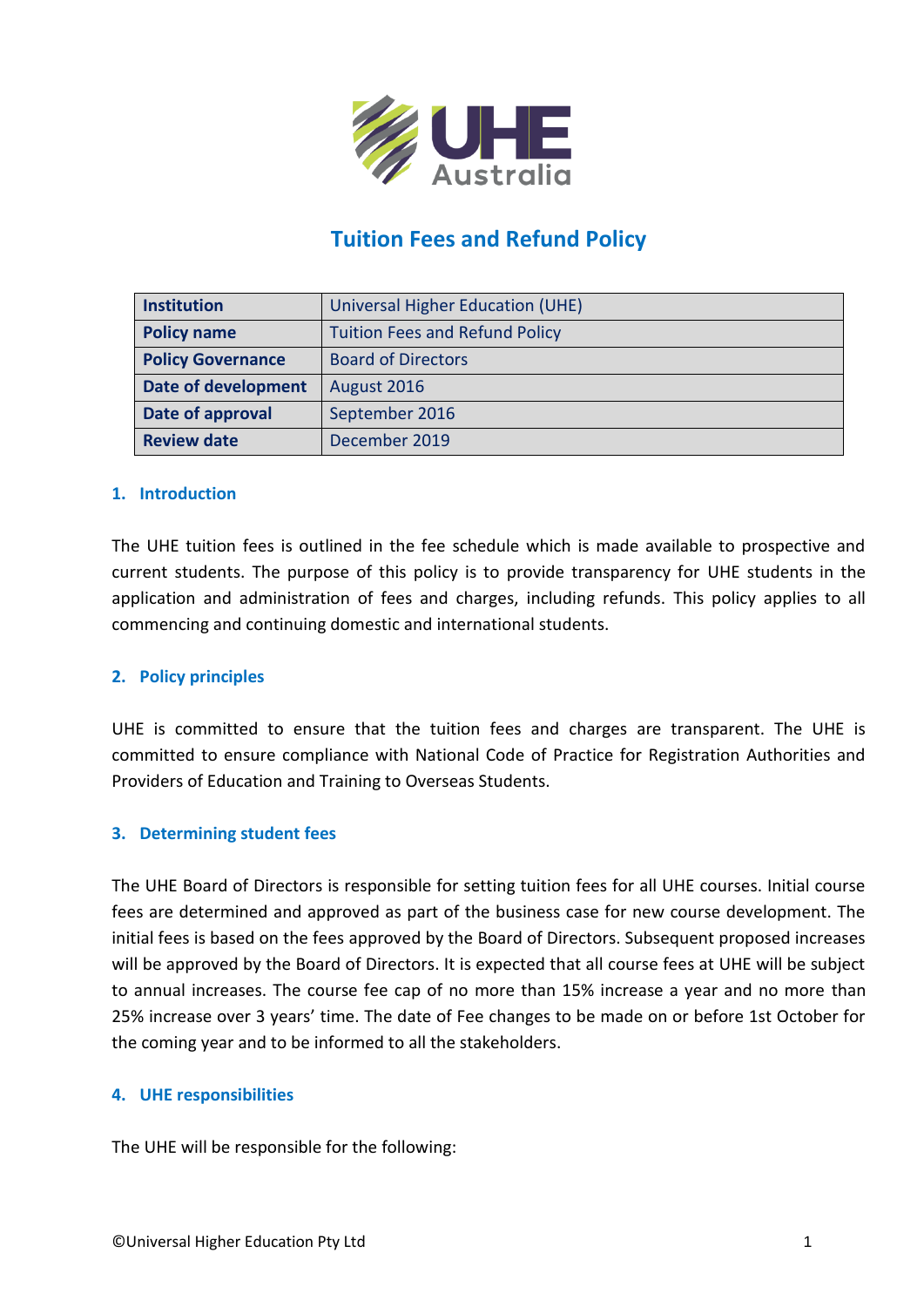

- providing accurate and accessible information to applicants and students about all student fees, including tuition fees, other fees and charges
- reporting and publishing student fees as required by the relevant legislation
- providing accessible payment methods
- ensuring non-tuition fees meet the legislative requirements
- ensuring there are fair and equitable processes for the issuing of tuition fee refunds to students in accordance with relevant legislation and policy
- ensuring that the tuition fees and charges are competitive in line with competitors.

# **5. Student responsibilities**

The UHE students are responsible for the following:

- ensuring all information provided for the purpose of enrolment and fees is accurate, including subject enrolment records and personal information
- reviewing and acting on information about fees (including invoices) in a timely manner
- paying all fees and charges by the specified due date and/or providing all of the necessary information for accessing FEE-HELP by the required date
- payment of fees by specified due date. Failure to pay outstanding fees will result in the cancellation of a student's enrolment
- notify UHE of circumstances that may impact the payment of fees.

# **6. Approved census dates**

Each subject has an approved census date which will be published on the UHE website. Students must ensure that their enrolment is finalised by the approved census date for the term as this forms the basis for determining final tuition fees.

The admission application procedure differs for international students and domestic students and varies according to the course for which the application is made.

# **7. Administration of student fees**

The Registrar's team is responsible for the administration of student fees and charges. The UHE will issue an Enrolment Confirmation Notice and liability notice to all students for each term, including the course name and code, the census date, the student liability status and the total outstanding debt. Student fees will be invoiced in accordance with the enrolment and liability status of the student as recorded in the student information system. Students will be sent their invoices to their student email address. Extensions to the payment deadline will only be approved in special circumstances, must be authorised by the Registrar and will not exceed 60 days.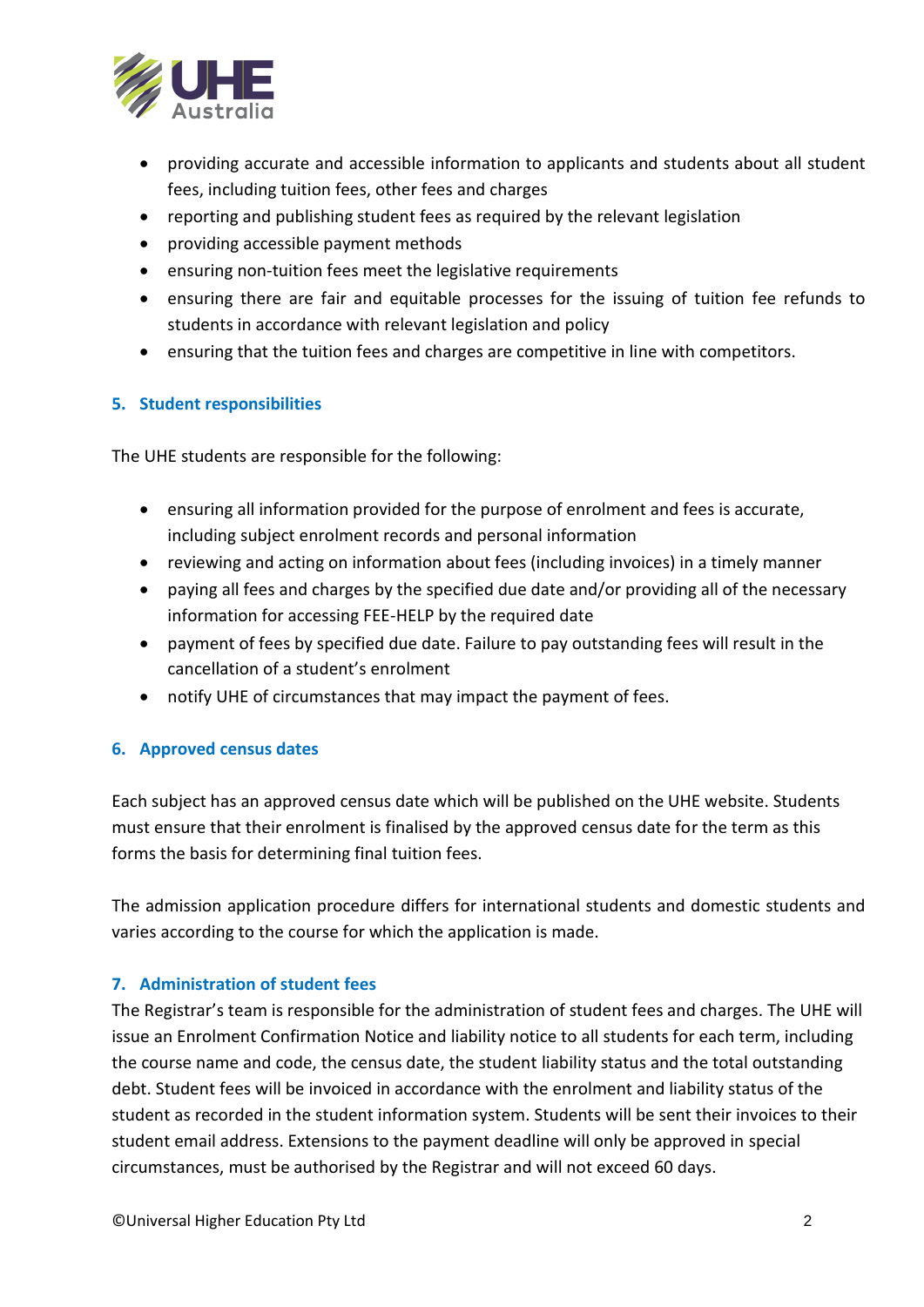

# **8. Non-payment of fees**

The UHE reserves the right to apply sanctions to students with debts to the UHE. Payment of tuition fees and other fees and charges by the due date is a condition of enrolment. Failure to pay by all fees owing by the deadline may result in the student being prevented from:

- accessing subject results
- accessing online resources, including Library resources
- enrolling in further subjects
- accessing a transcript of results or academic transcript
- graduating from the UHE

International students whose enrolment is cancelled will be reported to the Commonwealth Government as required by legislation.

The UHE will notify a student who fails to pay their fees by the required deadline of the intention to cancel their enrolment, and list any other penalties that apply as per the list above.

# **9. Refund of fees – domestic students**

Domestic students who defer, withdraw or take an approved leave of absence from their course prior to the approved census date will automatically receive a refund for 100% of any tuition fees they have paid for the teaching session prior to withdrawing.

Domestic students who withdraw subjects from their course prior to the approved census date will be automatically refunded for any overpayment of tuition fees following the approved census date for the teaching term.

Domestic students who withdraw after the approved census date will not receive a refund of their tuition fees unless they are able to prove they have endured special circumstances.

Applications for refunds in special circumstances must be made within 12 months of the last day of the teaching term in which the misadventure occurred.

# **10. Refund of fees – international students**

Refund applications will be assessed by the Registrar, upon receiving the written application. Students will be advised of the outcome by the Registrar in writing within 28 calendar days from the date the application has been received.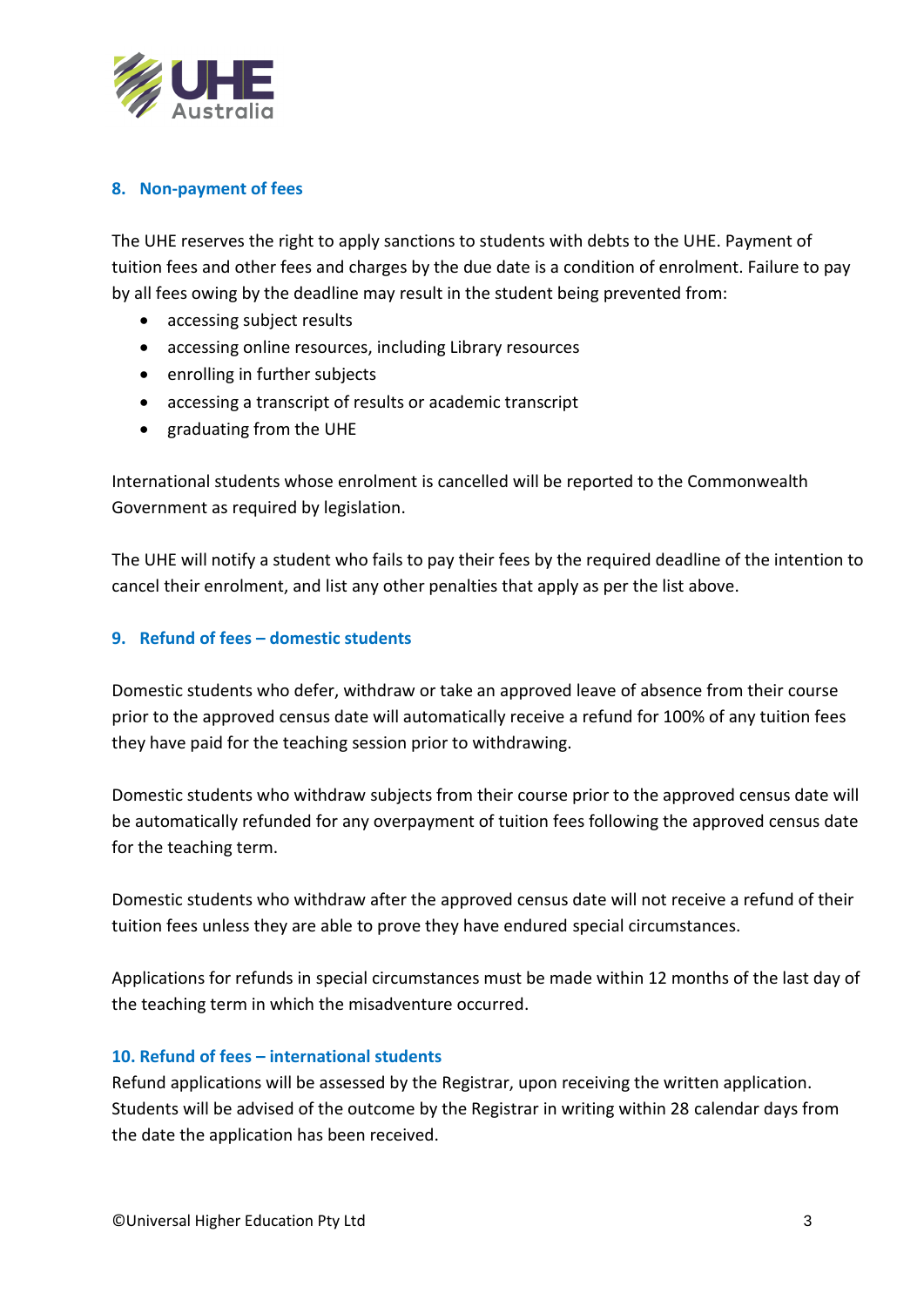

If the student is not satisfied with the decision, they may apply for a review of that decision within 28 calendar days from the day the student first received notice of the decision. Appeals will be considered by the Appeals Committee.

For an appeal to be considered, a student must demonstrate in writing, with independent supporting documentation; new information relevant to their case which might change the outcome of the original decision together with a letter stating the reasons why they are applying for reconsideration.

Students will be advised of the outcome of an appeal by the Registrar in writing within 28 calendar days from the date the application has been received.

Students have the right to apply for a review of the reviewable decision that has been confirmed or varied. Information about a review of appeal is provided within the decision advice sent to the student.

Approved refunds will only be paid to the applicant or official sponsor and may be made in the student's country by Australian dollar draft or electronic funds transfer in Australian dollar currency.

Where a student has unallocated credit in their account for which they are eligible for a refund, UHE will attempt to refund the amount to the student. Where UHE is not able to refund the credit to the student, and no contact is made by the student, the credit may be forfeited after a limited period of time.

# **11. Refund Procedures and Process**

- a) The process is started by the student completing and submitting a Refund Application Form (ST03).
- b) This form will be reviewed for completeness and the date received and by whom is entered on the form
- c) The form is assessed by Finance to review current payment status and amounts owing / in credit are recorded.
- d) The student file is checked together with the Student Management System to confirm the details and to calculate refund based on the eligibility and refund rules.
- e) Before the refund can be processed it must be approved by the Finance Manager and CEO.
- f) The student will be notified refund outcome and applicable refund processed within 28 days of the application.
- g) All documentation relating to a refund (whether granted or not) must be filed in the student file.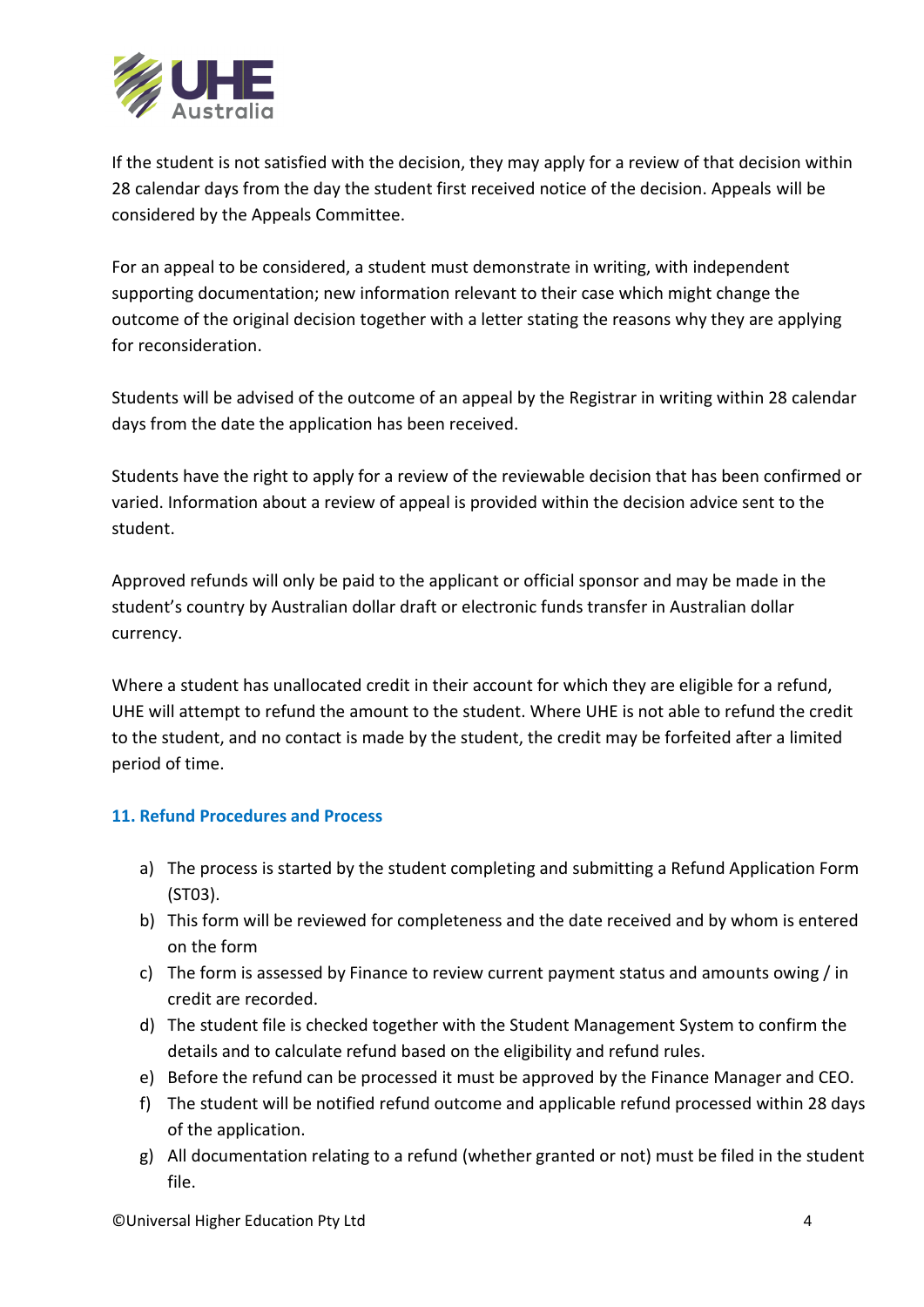

#### **12. Domestic Admission (Australian Citizens, New Zealand Citizens and Permanent Residents)**

Applications are directly made to UHE. Direct applications from domestic students for courses which are listed in the course guide will be considered by the Manager of Admissions. Applications must be made by the published due date.

Applicants may be regarded as eligible for admission if they:

- a. have completed the High School Certificate and attained a minimum score of 50 in UAI (Universities Admission Index), or ATAR (Australian Tertiary Admission Rank), or equivalent set by the Institute for a particular course;
- b. have completed equivalent secondary qualifications either interstate or overseas and attained the required entrance standard; and
- c. have completed other equivalent qualifications and/or vocational experience and attained the required entrance standard set by the Institute. This may include bridging/preparatory courses, para-professional and other post-secondary qualifications.

#### **13. Refunds guidelines and examples**

Where a student has deferred an offer of study after its commencement date, UHE reserves the right to assess any refund applications in line with the commencement and census dates of the student's original offer.

Students will receive a full refund of their tuition fee deposit where they notify UHE in writing before they enrol in a course of study for the first time, and are able to demonstrate (with supporting documentation), at least one of the following;

Where a student is accepted at UHE and wishes to leave UHE before the completion of six (6) months study, the student must apply for a Letter of Release by completing the Application for Letter of Release Form.

| <b>Refund Situation</b> | <b>Refund of Course</b><br>fees | <b>Refund of</b><br>enrolment<br>fees |
|-------------------------|---------------------------------|---------------------------------------|
|-------------------------|---------------------------------|---------------------------------------|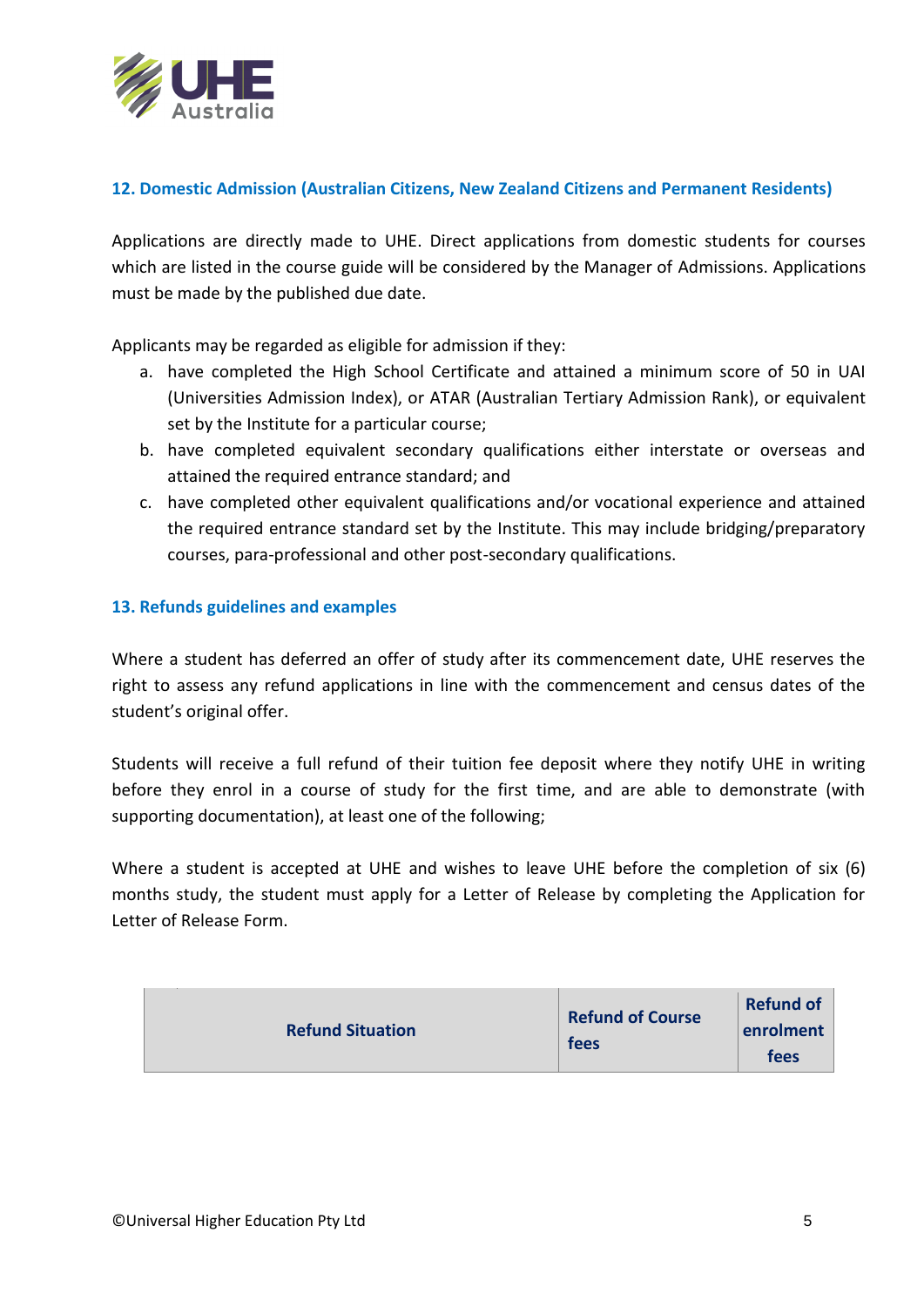

| 1. UHE does not deliver the program for which the<br>student has paid for the following reasons:<br>The course does not begin on the agreed<br>commencement Date.<br>The offer is withdrawn by the Institute.<br>The course ceases to be provided, at any time,<br>after it commences but before it is completed.<br>The course is not provided in full to the<br>student because a sanction has been imposed<br>on the registered provider. | Full refund of unspent<br>fees<br>(if student does not<br>accept alternative<br>course offered by<br>UHE) | Yes (only in<br>first two<br>situations |
|----------------------------------------------------------------------------------------------------------------------------------------------------------------------------------------------------------------------------------------------------------------------------------------------------------------------------------------------------------------------------------------------------------------------------------------------|-----------------------------------------------------------------------------------------------------------|-----------------------------------------|
| 2. Student (offshore or onshore) is refused an<br>Australian Student Visa (copy of refusal letter<br>required) or illness or disability prevents the<br>student from taking up the course.                                                                                                                                                                                                                                                   | All prepaid and<br>enrolment fee less<br>\$500                                                            | <b>No</b>                               |
| Student default - where UHE has not entered<br>3.<br>into a written agreement with the student that<br>meets the requirements of section 47B of the<br>ESOS Act (refer<br>47E (1) (b) (i) of the Act) – that is, a compliant<br>agreement.                                                                                                                                                                                                   | All prepaid fees less<br>\$500                                                                            | No                                      |
| 4. Onshore student is refused an Australian Student<br>Visa but student already commenced his/her<br>course (copy of refusal letter required); includes<br>visa extension & new applications.                                                                                                                                                                                                                                                | Remaining unspent<br>fees, less \$500                                                                     | No                                      |
| 5. Student defaults or withdraws from course<br>during visa processing but already commenced<br>his/her course.                                                                                                                                                                                                                                                                                                                              | Remaining unspent<br>fees, less \$500                                                                     | No                                      |
| 6. Student withdraws from course 10 weeks (70<br>days) or more prior to eCoE commencement<br>date.                                                                                                                                                                                                                                                                                                                                           | 70% of All prepaid<br>fees                                                                                | No                                      |
| 7. Student withdraws from course 5 weeks (35 days)<br>or more prior to eCoE commencement date.                                                                                                                                                                                                                                                                                                                                               | 50% of All prepaid<br> fees                                                                               | No                                      |
| 8. Student withdraws from course less than 5 weeks,<br>on the eCoE commencement date or after that date.                                                                                                                                                                                                                                                                                                                                     | No                                                                                                        | No                                      |
| 9. If a student has also paid a deposit for future<br>courses when enrolling in a package of courses<br>then.                                                                                                                                                                                                                                                                                                                                | Deposit paid less \$500<br>for each course                                                                | No                                      |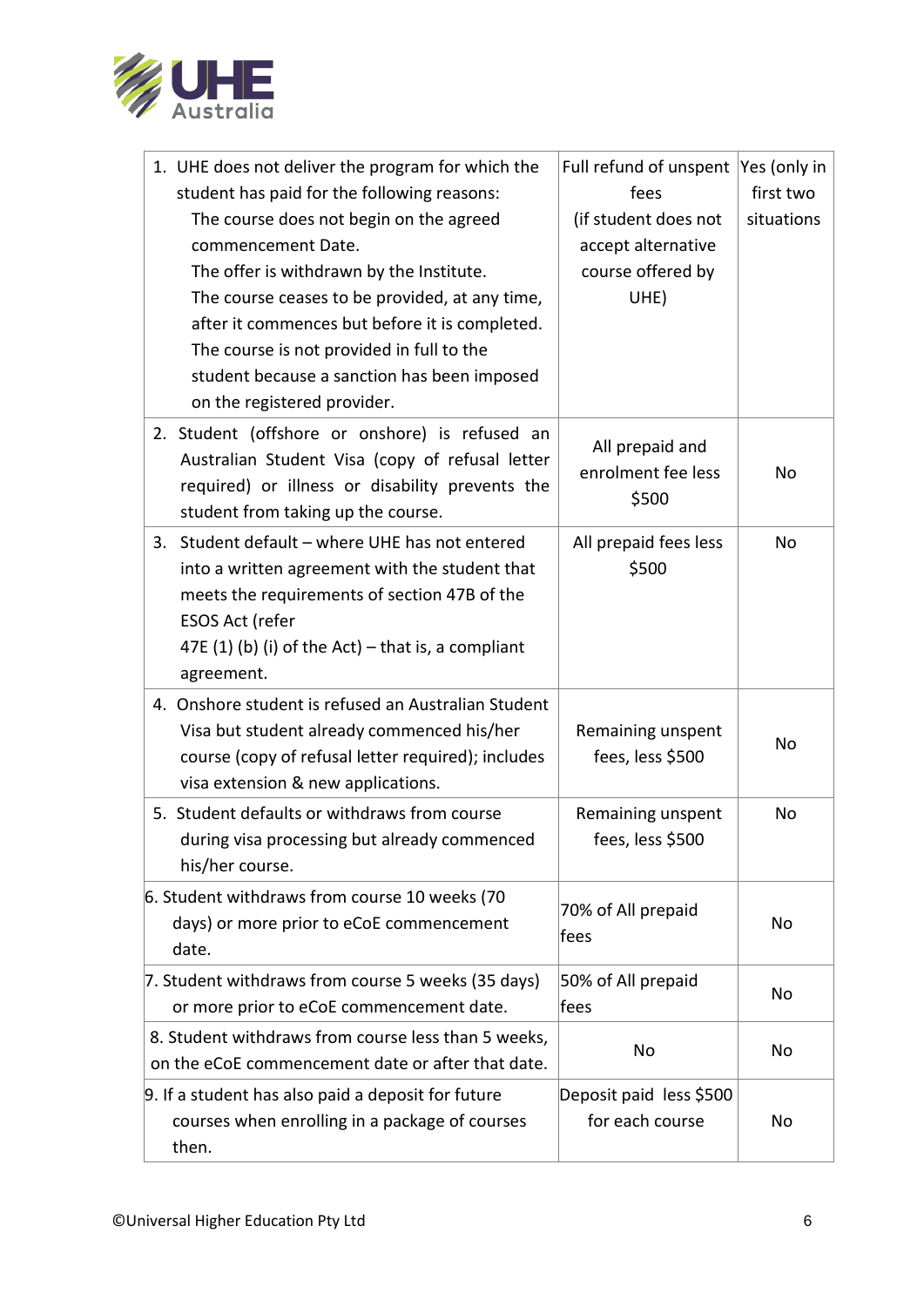

| 10. Student defaults due to one or more of the<br>following acts and CoE(s) gets cancelled by<br>institute;<br>the student failed to pay an amount payable to<br>the provider for the course;<br>the student breached a condition of their<br>student visa; including non-commencement of<br>course<br>7isbehavior by the student / breach of code of<br>conduct | No refund for all<br>courses in package                        | No refund |
|------------------------------------------------------------------------------------------------------------------------------------------------------------------------------------------------------------------------------------------------------------------------------------------------------------------------------------------------------------------|----------------------------------------------------------------|-----------|
| 11. Student is granted permanent residency/obtains<br>visa other than student visa, after the course<br>commencement date.                                                                                                                                                                                                                                       | No refund. Full course<br>fees due as per<br>student agreement | No.       |

# **14. Special circumstances**

Special Circumstances apply to the student if UHE is satisfied that the circumstances;

- Were beyond the student's control, which a reasonable person would consider is not due to the student's action or inaction, either direct or indirect, and for which the student is not responsible;
- Were unusual, uncommon or abnormal for the student;
- Made it impractical for the student to complete the requirements of the subject/s.
- Did not occur until on or after the census date (or commencement date for new international students) for the subject/s or;
- Where the circumstances occurred or existed before the census date (or commencement date for new international students), worsened, changed or their full effect or magnitude did not become apparent to the student until after that date.

Special circumstances which make it impractical for a student to complete the requirements of subject/s may include (but are not limited to);

Medical circumstances. For example, where a person's medical condition has changed to such an extent that he or she is unable to continue studying.

Family/personal circumstances. For example, death or severe medical problems within a family, unforeseen financial difficulties, significant disruption to domestic arrangements so that it is unreasonable to expect a person to continue studies.